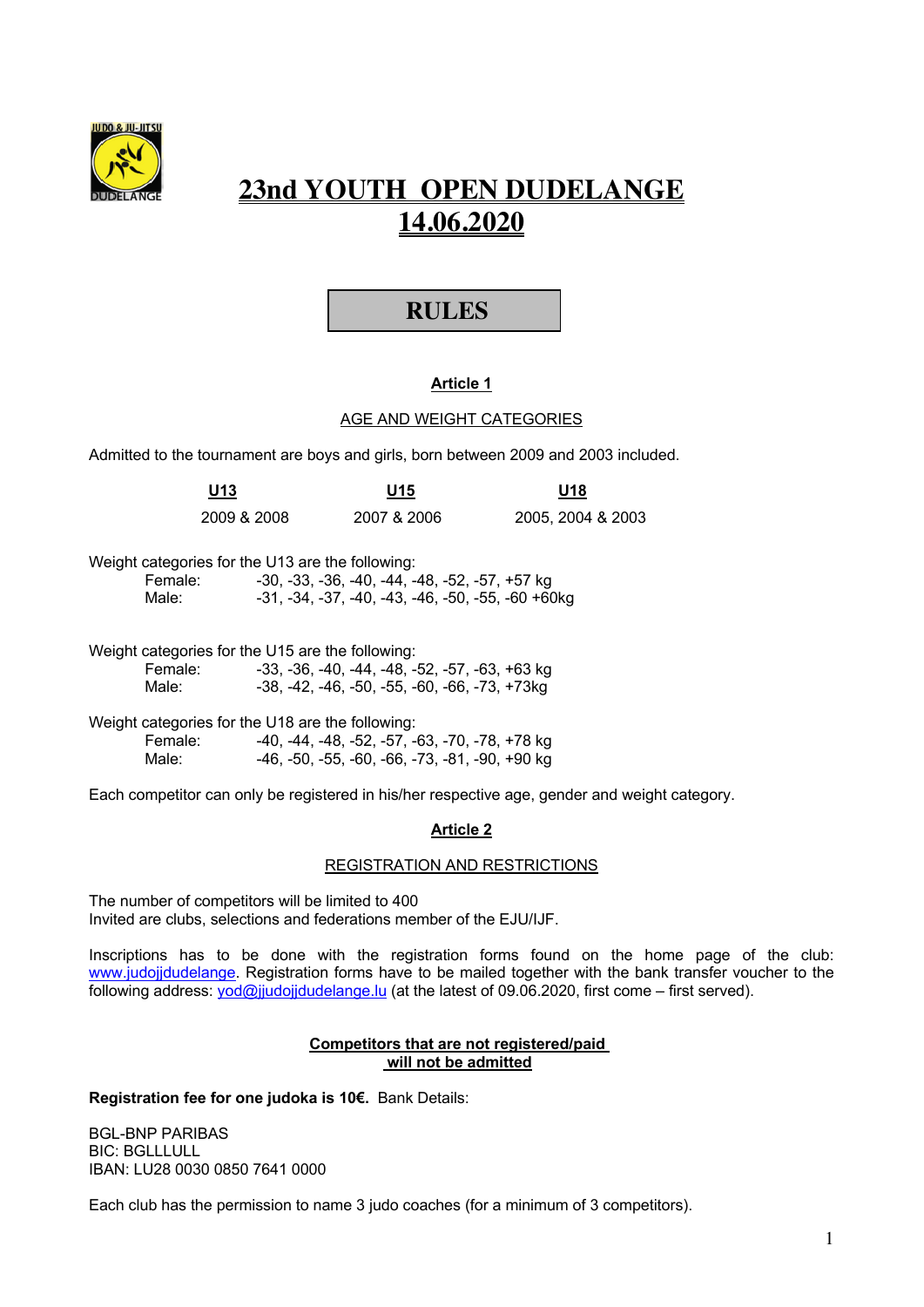Each competitor will receive a competitor card, (name, gender, category to be controlled) to be presented and controlled at the weigh in. Coaches will receive a bracelet for recognition purposes.

To guarantee a perfect organization of the event, only registered coaches are admitted at the mat in the coaching area. Each other competitor has to wait outside the fighting zone. Supporters will only be permitted in the supporters' area.

The responsible of the different clubs are kindly asked, that their members will behave in a correct manner. Each excess and/or lack of discipline detected by the referees or organizer may have for consequence the exclusion of the person or/and club of the organization.

# **Article 3**

#### WEIGHT IN AND TOLERANCES

The weight in times and schedule has to be respected strictly.

Only participants in possession of a competition card and official national judo passport are allowed for the weight in.

The data on the card must be checked and validated by a club responsible and presented at the weigh-in. The club responsible are kindly asked to pay attention on discipline at the weight in.

Weight tolerance of 100g for boys and girls. Boys must minimum wear a slip, girls must minimum wear a slip and T-shirt.

Schedules for weigh-in are the following: U13: 08.45h – 09.15h U15: 11.30h – 12.00h U18: 14.00h – 14.30h

#### **Article 4**

#### DURATION AND START OF THE COMPETITION

The fighting time will be fixed to 3 minutes for the U13/U15 and 4 minutes for the U18 plus eventually Golden Scores

Start time will be at about 09.45 am.

## **Article 5**

#### PASSPORT

Admitted are only participants with a valid passport of their own federation. (to be shown at weight in)

#### **Article 6**

#### COMPETITION FORMULA

2 fighters in one weight category: Best of 3 Minimum 3 fighters and up to 5: Pool (everybody against everybody) More than 5 fighters: Double KO (minimum of 2 matches for everybody) The organizer may change this model at each moment due to organizational reasons.

At the end of each age category a club ranking will be established using following point system:

7 points for the winner of a pool

- 4 points for the second of a pool
- 1 point for the third of a pool